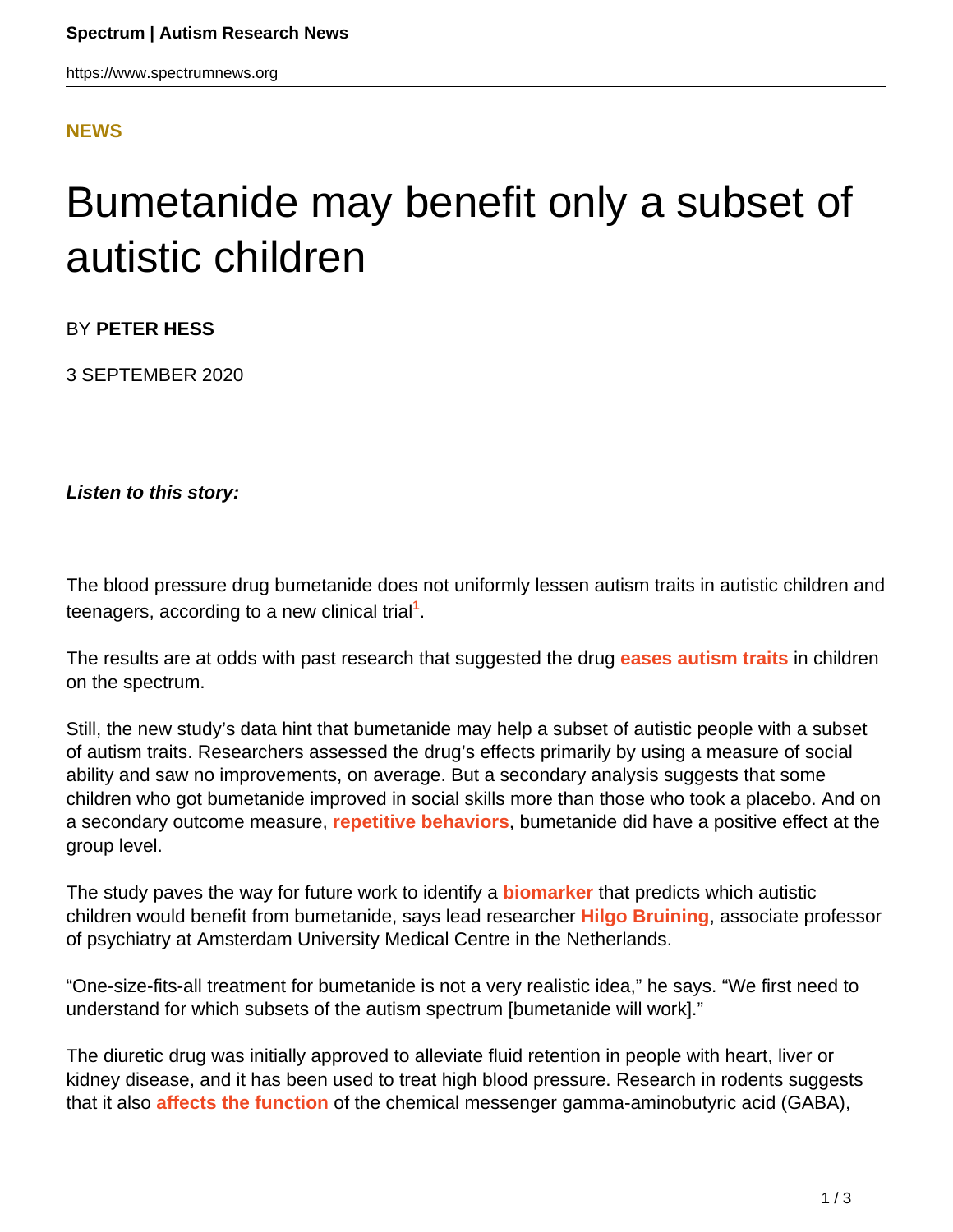which dampens brain signals and is thought to be important in autism. Scientists speculate that the drug normalizes levels of chloride ions in the brain: High chloride levels cause GABA to excite brain signals rather than inhibit them. If bumetanide helps bring the level of chloride ions back down, it may restore GABA's inhibitory effects.

The new results, though, "are quite different than the previous reports that bumetanide has broad positive effects on autism symptoms," says **[Jeremy Veenstra-VanderWeele](https://www.spectrumnews.org/author/jeremy/)**, professor of psychiatry at Columbia University, who was not involved in the study. "This was a carefully run study with a lot of thought put into the study design."

### **Restoring balance:**

Bruining's team enrolled 92 autistic children aged 7 to 15 years in the clinical trial. Parents gave their children a syrup solution twice a day for 91 days; 47 children got a solution containing bumetanide — a low dose for the first week and then a higher one — and 45 got a placebo.

The trial was 'double blind,' meaning neither the researchers nor the participants and their parents knew who took which formula. Because increased urination and low potassium in the blood are known side effects of bumetanide, researchers instructed both groups to drink more water and take potassium supplements. That way, it would not be immediately obvious to participants and their caregivers which children received the drug versus placebo.

At the start and end of the trial, the researchers assessed each participant's social-communication skills using a standardized parent questionnaire called the Social Responsiveness Scale. The team used other tests to assess restricted and repetitive behaviors and responses to sensory stimuli, which served as secondary outcome measures. They also measured the participants' brain waves, using electroencephalography (EEG), for use in future studies.

As a group, children taking bumetanide showed no more improvement in social skills than those taking the placebo, the researchers found. But the bumetanide group did show a statistically significant decrease in restricted and repetitive behaviors.

Additional analyses suggested that younger participants show more improvement in social communication and responsiveness than older participants, and that girls show more improvement in repetitive behaviors than boys do. The study was published in July in the Journal of the American Academy of Child and Adolescent Psychiatry.

## **Stratifying participants:**

The study's design and enrollment criteria make it difficult to draw comparisons with previous work, says **[Yehezkel Ben-Ari](http://www.neurochlore.fr/about-us/)**, president and co-founder of French biotech firm Neurochlore, which owns the patent for bumetanide as an autism treatment.